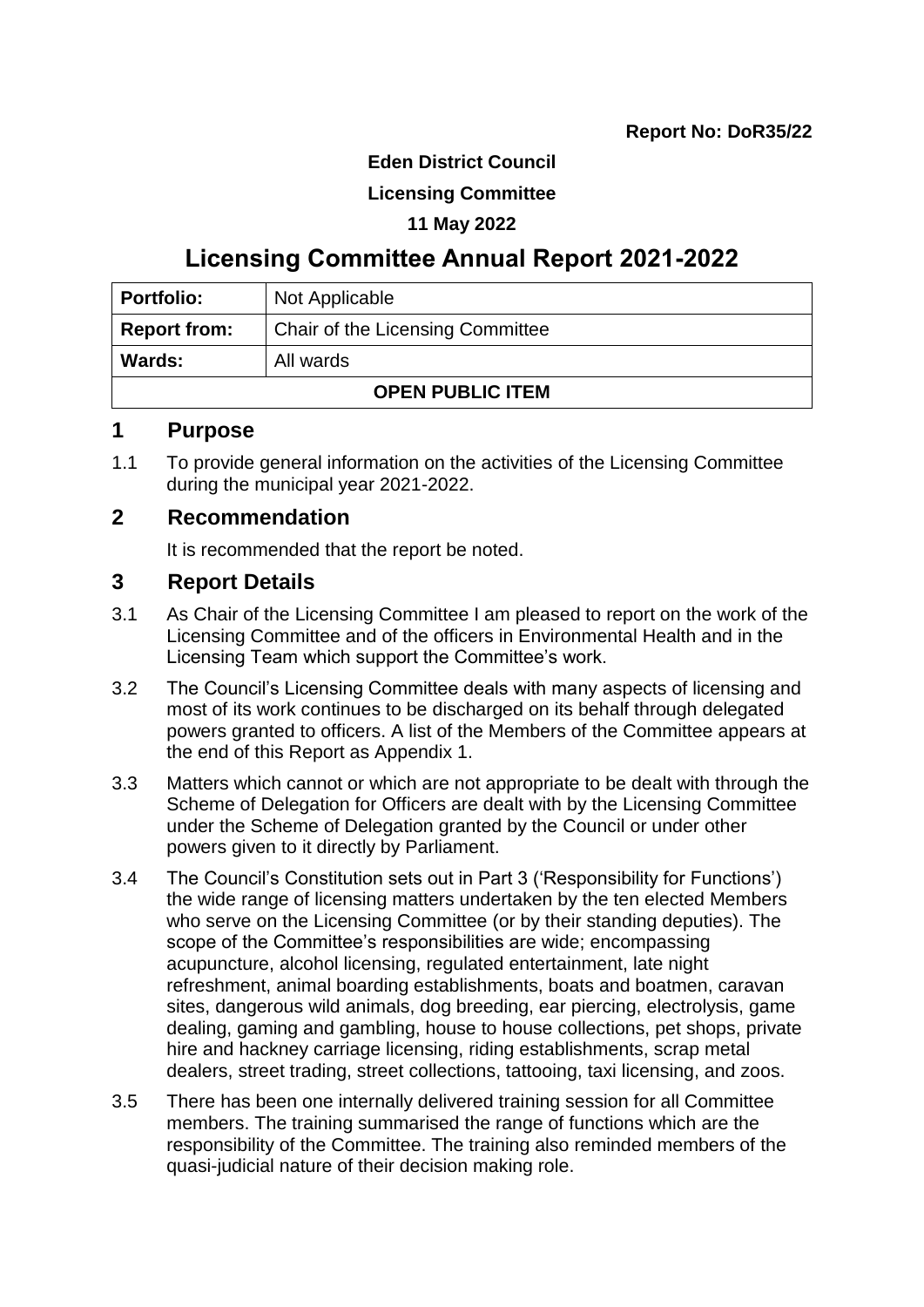- 3.6 There have been two formal meetings of the Licensing Committee for the municipal year 2021-2022. The significant items of business are detailed in Appendix 2.
- 3.7 The attached Appendix 3 sets out a summary from the Licensing team of:
	- (a) the number of Licences in existence within the District and consequently subject to the Council's oversight; and
	- (b) the number of applications and Notices considered by Licensing Officers under their delegated powers and by the Committee when referred to the Committee by Officers.
- 3.8 The Licensing Team dealt with the review of the Statement of Policy in relation to the Gambling Act 2005. The Council is required to review this policy every three years. This work included a wide and substantial public consultation, assessment of the responses and reported to the Licensing Committee meetings of 3rd November 2021. The Licensing Committee resolved that Council be recommended to approve the draft revised Statement of Policy. This revised policy was subsequently approved by Council on 25<sup>th</sup> November 2021.
- 3.9 The attached Appendix 4 sets out a summary from the Food, Health and Safety Section within Environmental Health of the current number of licences and registrations within the District and consequently subject to the Council's oversight.
- 3.10 I wish to express my sincere thanks to the relevant officers concerned for their dedicated work over the course of the last year. This includes the work of secretarial staff, support staff in the Contact Centre, the staff in Member Services who provide the committee administration before, during and after meetings of the Committee and the in-house legal staff. I feel particular mention should be given to Linda Watson, who for many years has been the central part of the Licensing Team. Linda recently left the Council and in my opinion it would remiss of me and this Committee not to recognise the hard work, knowledge and expertise provided by Linda to this Council in that time and her dedication to the Council should be commended.
- 3.11 Finally, it would be remiss of me not to thank my fellow Councillors, on the Licensing Committee for their work representing and supporting the people of the District of Eden, enabling the public at large to be safeguarded whilst pursuing their leisure and business activities.

### **4 Policy Framework**

- 4.1 The Council has four corporate priorities which are:
	- Sustainable:
	- Healthy, safe and secure;
	- Connected; and
	- **Creative**
- 4.2 The work by and on behalf of the Licensing Committee supports sustainable and healthy, safe and secure priorities.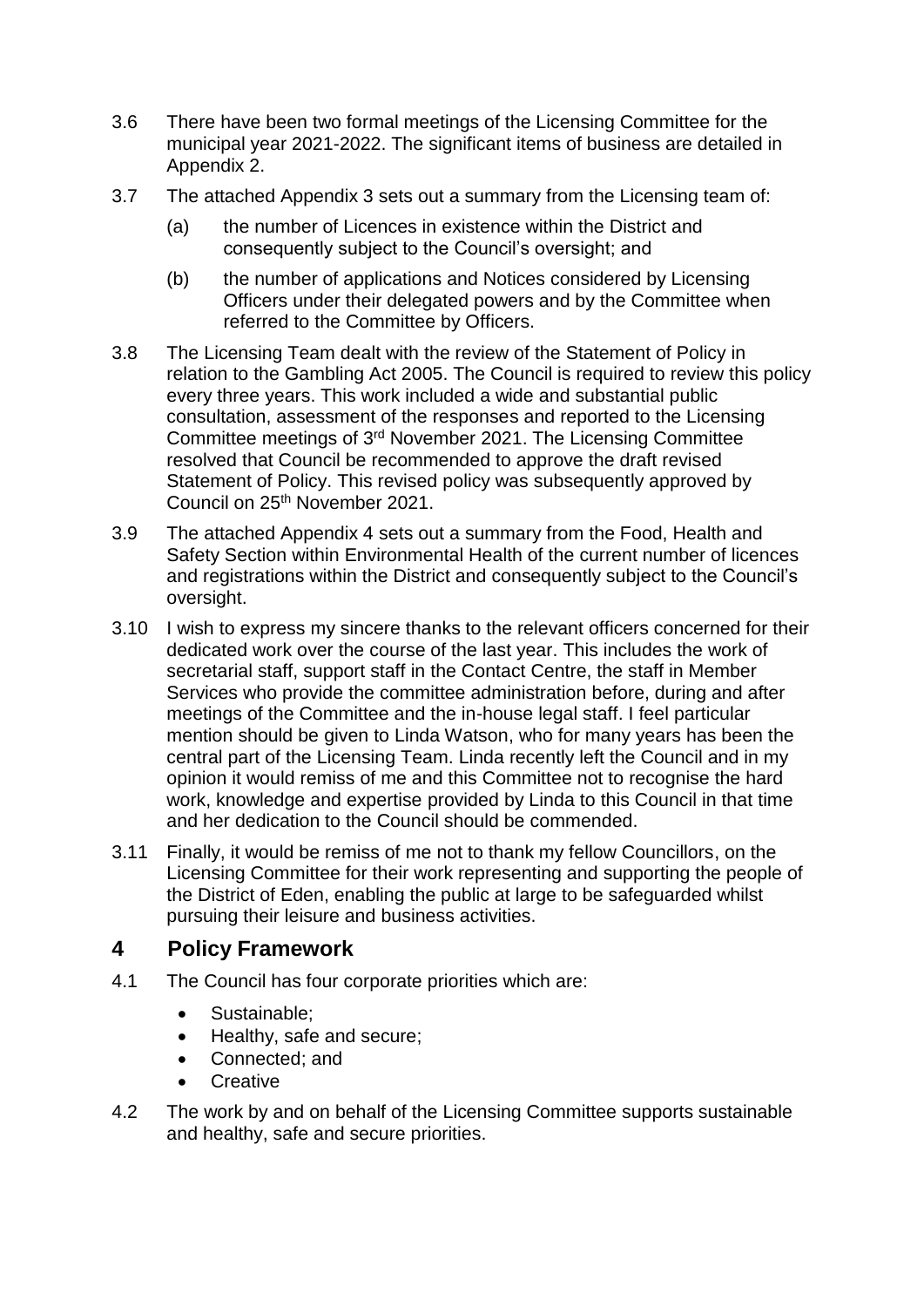## **5 Consultation**

5.1 There has not been any consultation on this report.

### **6 Implications**

#### **6.1 Financial and Resources**

6.1.1 Any decision to reduce or increase resources or alternatively increase income must be made within the context of the Council's stated priorities, as set out in its Council Plan 2019-2023 as agreed at Council on 7 November 2019.

There are no proposals in this report that would reduce or increase resources.

### **6.2 Legal**

6.2.1 There are no legal implications arising directly from this report.

#### **6.3 Human Resources**

6.3.1 There are no human resources implications arising directly from this report.

#### **6.4 Environmental**

6.4.1 There are no environmental implications arising directly from this report.

#### **6.5 Statutory Considerations**

| <b>Consideration:</b>                                  | Details of any implications and proposed<br>measures to address: |
|--------------------------------------------------------|------------------------------------------------------------------|
| <b>Equality and Diversity</b>                          | There are no such implications arising from this<br>report.      |
| Health, Social<br>Environmental and<br>Economic Impact | There are no such implications arising from this<br>report.      |
| <b>Crime and Disorder</b>                              | There are no such implications arising from this<br>report.      |
| Children and<br>Safeguarding                           | There are no such implications arising from this<br>report.      |

#### **6.6 Risk Management**

| <b>Risk</b>                                                                                                         | <b>Consequence</b>                                                                  | <b>Controls Required</b>                                                                                                                       |
|---------------------------------------------------------------------------------------------------------------------|-------------------------------------------------------------------------------------|------------------------------------------------------------------------------------------------------------------------------------------------|
| That decisions made<br>by the Council as<br>Licensing authority are<br>not sound and subject<br>to legal challenge. | <b>Potential adverse</b><br>findings by the Courts<br>and resulting legal<br>costs. | Sound management<br>and a properly<br>resources team, and<br>appropriate legal and<br>technical advice<br>provided to Members<br>and officers. |

### **7 Other Options Considered**

7.1 None.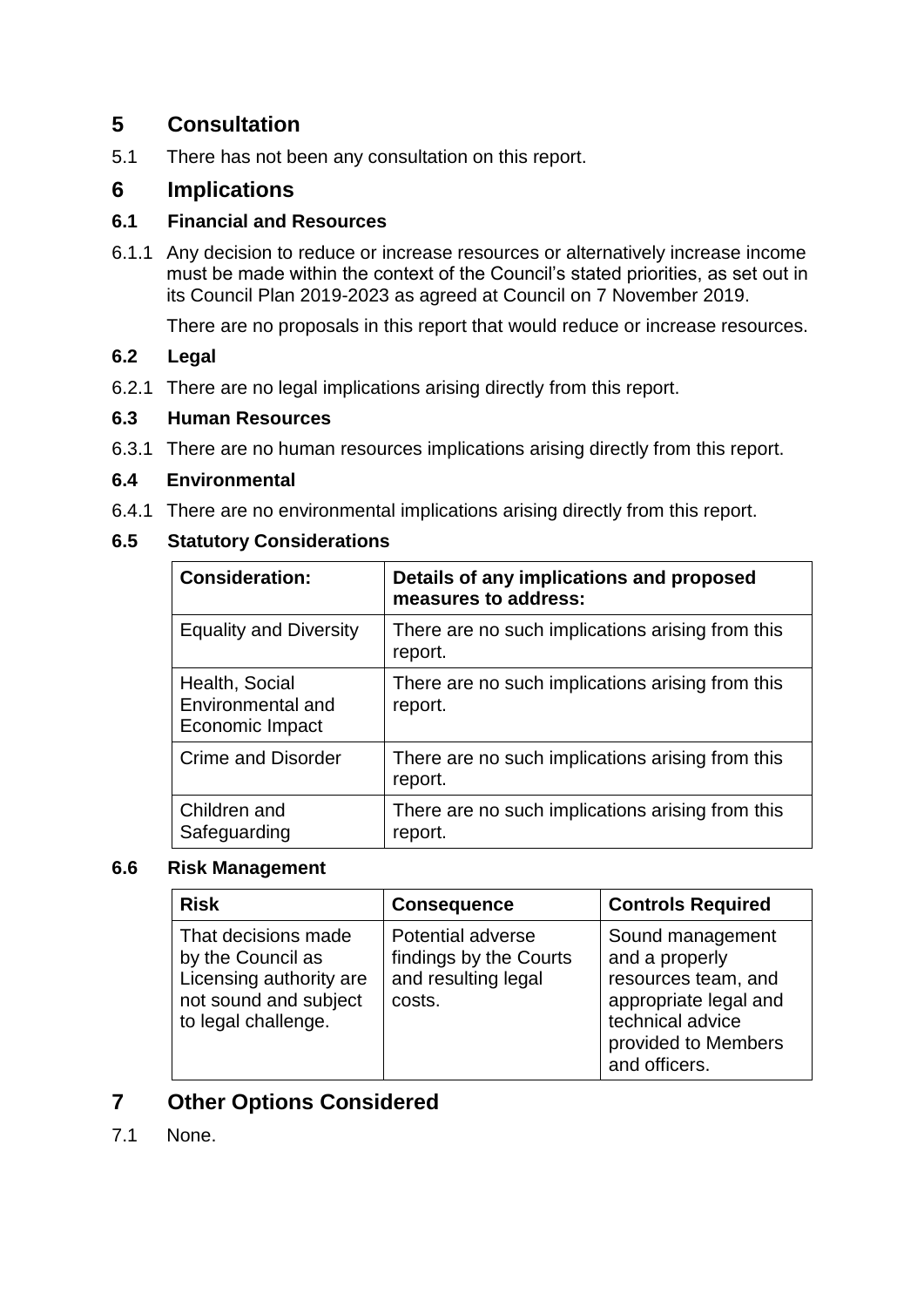## **8 Reasons for the Decision/Recommendation**

8.1 Members are asked to note the information given in this report.

### **Tracking Information**

| <b>Governance Check</b>                  | <b>Date Considered</b> |  |
|------------------------------------------|------------------------|--|
| <b>Chief Finance Officer (or Deputy)</b> | N/A                    |  |
| <b>Monitoring Officer (or Deputy)</b>    | N/A                    |  |
| <b>Relevant Assistant Director</b>       | 3 May 2022             |  |

## **Appendices Attached to this Report**

| Appendix No. | <b>Name of Appendix</b>                                                                              |
|--------------|------------------------------------------------------------------------------------------------------|
|              | Licensing Committee Membership 2021/2022                                                             |
| 2            | Formal meetings Licensing Committee 2021/2022                                                        |
| 3            | Applications and Licences 1 April 2021 to 31 March 2022, No of<br>Licences as at 31 March 2022       |
|              | Food, Health and Safety Section: Current number of licences and<br>registrations within the District |

**Contact Officer: Lisa Tremble, Assistant Director Legal and Democratic Services**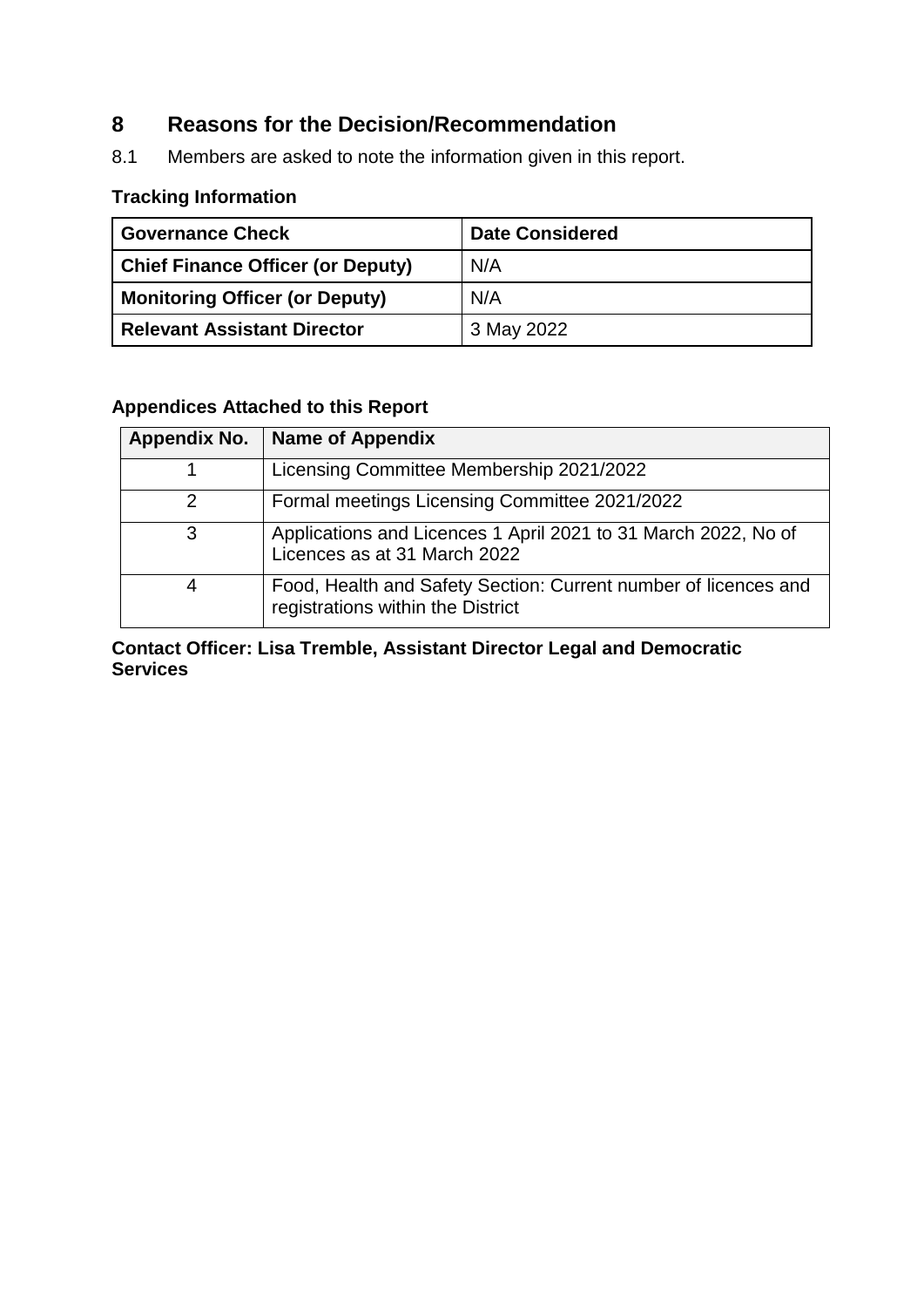#### **Licensing Committee Membership 2019/2020**

#### **Membership**

- [Councillor Deb Holden](https://democracy.eden.gov.uk/mgUserInfo.aspx?UID=320) (Chairman)
- [Councillor Peter Baker](https://democracy.eden.gov.uk/mgUserInfo.aspx?UID=446) (Vice-Chairman)
- [Councillor Colin Atkinson](https://democracy.eden.gov.uk/mgUserInfo.aspx?UID=496)
- [Councillor Michael Hanley](https://democracy.eden.gov.uk/mgUserInfo.aspx?UID=437)
- [Councillor Laura Harker](https://democracy.eden.gov.uk/mgUserInfo.aspx?UID=438)
- [Councillor Doug Lawson](https://democracy.eden.gov.uk/mgUserInfo.aspx?UID=444)
- [Councillor Angela Meadowcroft](https://democracy.eden.gov.uk/mgUserInfo.aspx?UID=323)
- [Councillor Joan Raine](https://democracy.eden.gov.uk/mgUserInfo.aspx?UID=132)
- [Councillor Henry Sawrey-Cookson](https://democracy.eden.gov.uk/mgUserInfo.aspx?UID=134)
- [Councillor Michael Tonkin](https://democracy.eden.gov.uk/mgUserInfo.aspx?UID=114)
- [Councillor Douglas Banks](https://democracy.eden.gov.uk/mgUserInfo.aspx?UID=317) (Standing Deputy)
- [Councillor Ian Chambers](https://democracy.eden.gov.uk/mgUserInfo.aspx?UID=313) (Standing Deputy)
- [Councillor Michael Denis Eyles](https://democracy.eden.gov.uk/mgUserInfo.aspx?UID=120) (Standing Deputy)
- [Councillor Sandy Lancaster](https://democracy.eden.gov.uk/mgUserInfo.aspx?UID=443) (Standing Deputy)
- [Councillor John Charles Lynch](https://democracy.eden.gov.uk/mgUserInfo.aspx?UID=129) (Standing Deputy)
- [Councillor Ali Ross](https://democracy.eden.gov.uk/mgUserInfo.aspx?UID=445) (Standing Deputy)
- [Councillor Lissie Sharp](https://democracy.eden.gov.uk/mgUserInfo.aspx?UID=405) (Standing Deputy)
- [Councillor Graham Simpkins](https://democracy.eden.gov.uk/mgUserInfo.aspx?UID=439) (Standing Deputy)
- [Councillor Debra Wicks](https://democracy.eden.gov.uk/mgUserInfo.aspx?UID=440) (Standing Deputy)
- [Councillor Neil McCall](https://democracy.eden.gov.uk/mgUserInfo.aspx?UID=470) (Standing Deputy)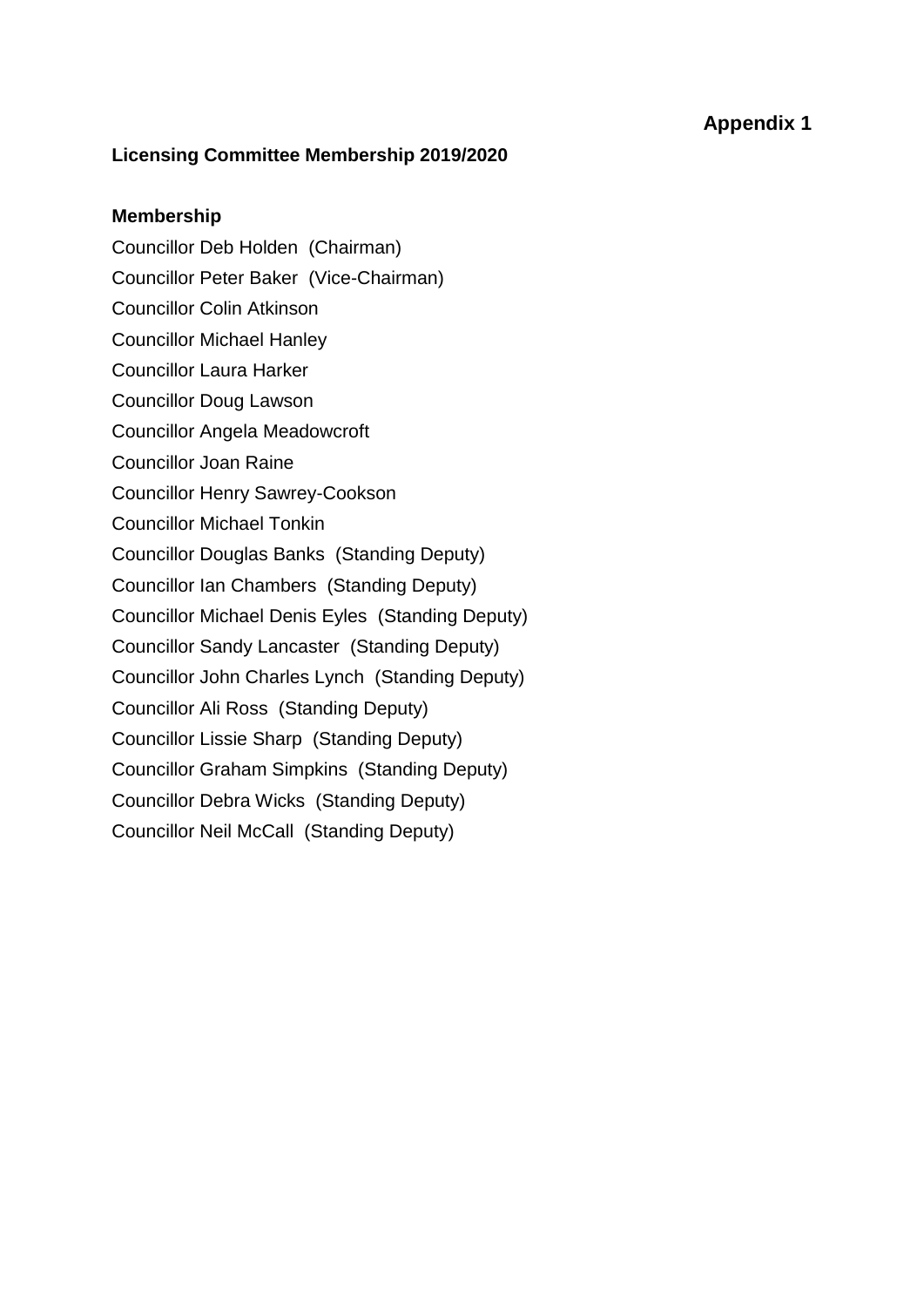During the period 1 April 2021 to 31 March 2022, in addition to the Member training which took place on 12 June 2019, the following formal meetings of the Licensing Committee were held:

| Date of Meeting | Item to be considered                                                                                          | Reason                                                                                                                                                                                       |
|-----------------|----------------------------------------------------------------------------------------------------------------|----------------------------------------------------------------------------------------------------------------------------------------------------------------------------------------------|
| 3 November 2021 | To review and recommend<br>Council approve the Council's<br>Gambling Act 2005 -<br><b>Statement of Policy.</b> | The Council is required to<br>review its Gambling Act<br>2005 - Statement of<br>Policy every three years.                                                                                    |
| 11 March 2022   | Review of the District's<br>Hackney Carriage Tariffs.                                                          | The Council last reviewed<br>the Hackney Carriage<br>Tariffs on the 4 May 2011.<br>Government guidance is<br>for a review of Hackney<br>Carriage Tariffs to take<br>place every three years. |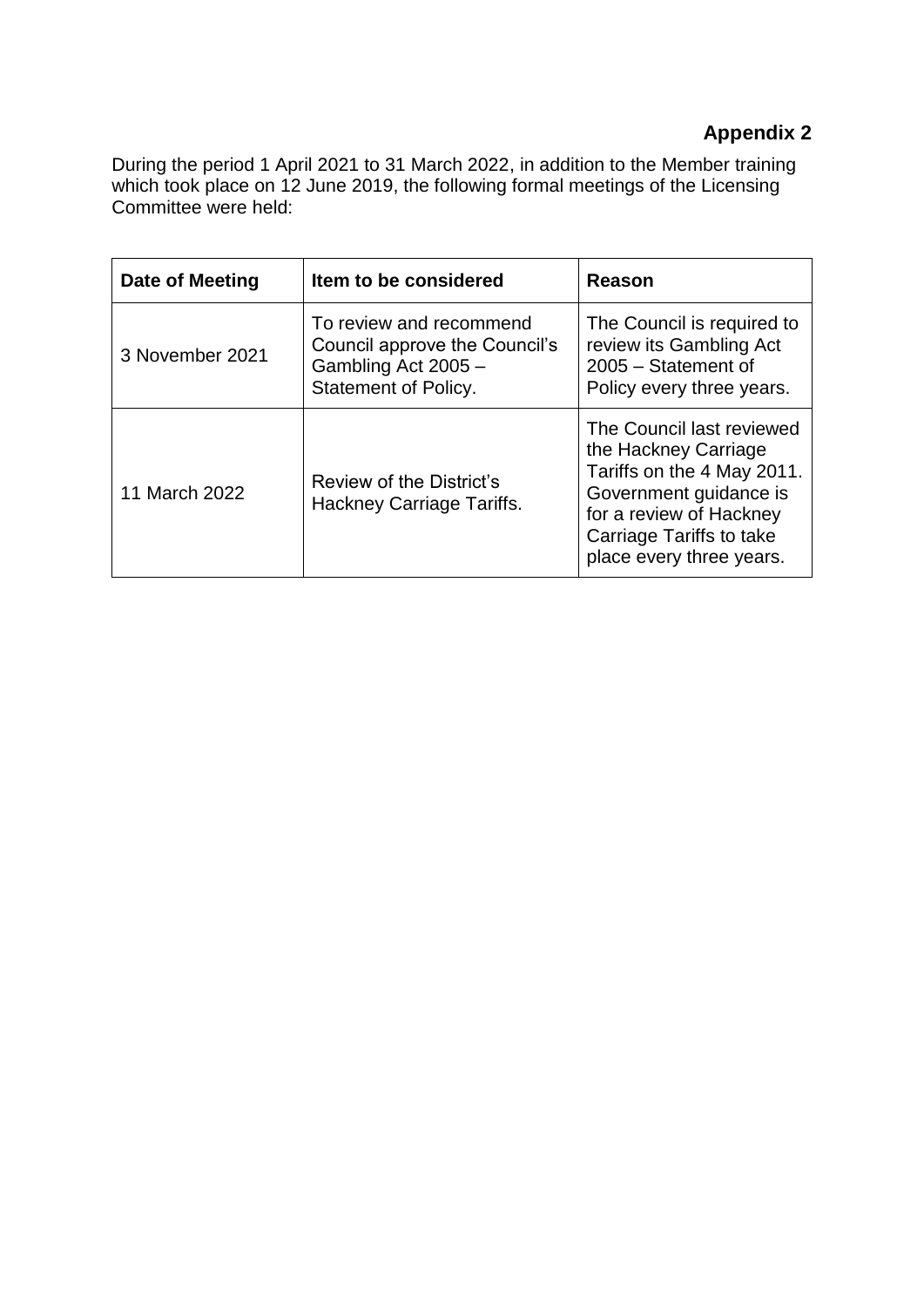# **Applications and Licences 1 April 2021 to 31 March 2022 No of Licences as at 31 March 2022**

## **Licensing Act 2003**

| <b>Personal</b><br><b>Licences</b> | <b>Premises</b><br><b>Licences</b><br>with<br><b>Alcohol</b> | <b>Premises</b><br><b>Licences</b><br>without<br><b>Alcohol</b> | <b>Premises</b><br><b>Licences</b><br><b>Vessels</b> | <b>Club</b><br><b>Premises</b><br><b>Certificates</b> | No of<br><b>Temporary</b><br><b>Event</b><br><b>Notices</b><br>during the<br>year |
|------------------------------------|--------------------------------------------------------------|-----------------------------------------------------------------|------------------------------------------------------|-------------------------------------------------------|-----------------------------------------------------------------------------------|
| <b>Indefinite</b>                  | <i><b>Indefinite</b></i>                                     | <b>Indefinite</b>                                               | <b>Indefinite</b>                                    | <i><b>Indefinite</b></i>                              | On demand                                                                         |
| 1330                               | 326                                                          | 74                                                              | 5                                                    | 12                                                    | 124                                                                               |

## **Hackney Carriage / Private Hire**

| <b>Hackney</b><br>Carriage | <b>Hackney</b><br>Carriage<br><b>Drivers</b> | <b>Private Hire</b><br><b>Operators</b> | <b>Private Hire</b><br><b>Vehicles</b> | <b>Private Hire</b><br><b>Drivers</b> |
|----------------------------|----------------------------------------------|-----------------------------------------|----------------------------------------|---------------------------------------|
| <b>Annual</b>              | 1 or 3 yrs                                   | 1 or 5 yrs                              | <b>Annual</b>                          | 1 or 3 yrs                            |
| 64                         | 78                                           | 17                                      | 25                                     | 38                                    |

## **Gambling Act 2005**

| <b>Adult Gaming Centres - Indefinite</b>                    | 3   |
|-------------------------------------------------------------|-----|
| Betting (other than track) - Indefinite                     | 3   |
| <b>Family Entertainment Centre Permits - 10 years</b>       | 5   |
| Club Machine Permits - 10 years or indefinite               | 4   |
| Licensed Premises Gaming Machine Permits - Indefinite       | 3   |
| <b>Gaming Machine Notifications - Indefinite</b>            | 50  |
| <b>Small Society Lotteries Registrations - Indefinite</b>   | 129 |
| No of Occasional use Notices during the year - On<br>demand | 12  |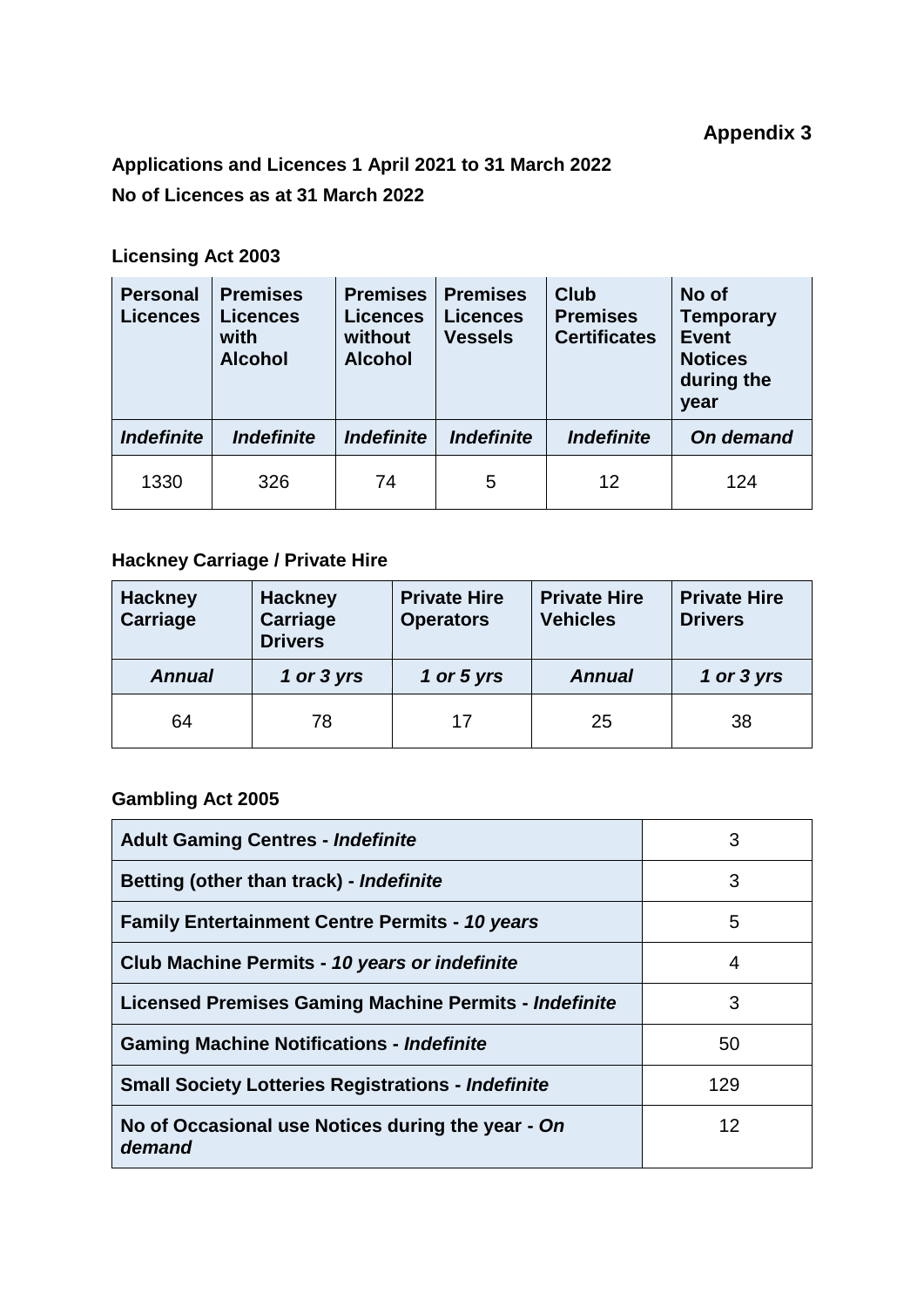### **Other Licences/Permits**

- 5 Pleasure Boat and 5 Restricted Boat Operator -*1 year*
- 10 Street Trading Consents *- daily / 6 months / 1 year*
- 13 House to House Collection Licences *on demand*
- 16 Street Collection Permits *on demand*

### **Total No of Licence Applications / Notices / Annual Fees**

During the period 1 April 2019 to 31 March 2020:

| Officer delegated decisions: |         | 648      |
|------------------------------|---------|----------|
| Committee decisions:         | Granted | - 0      |
|                              | Refused | $\Omega$ |

Annual Fees:

348 Licensing Act 2003

120 Gambling Act 2005 (135 Small Society Lotteries / 12 Premises Licences and Permits)